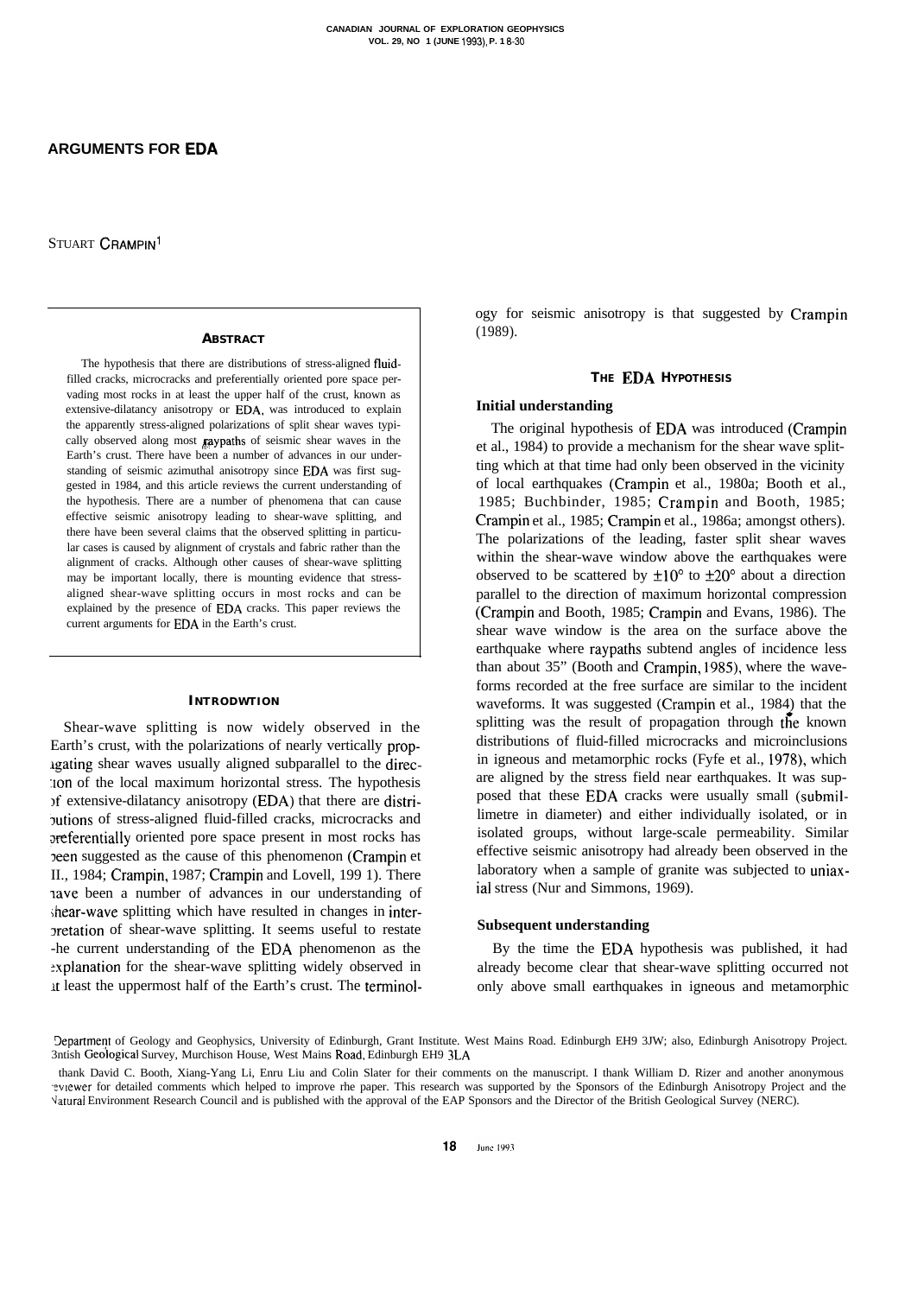rocks but also along most shear wave raypaths in a great variety of rocks, including porous and permeable rocks in sedimentary basins in reflection surveys (Crampin, 1984a, 1985a; Crampin and Atkinson, 1985) and VSPs (Crampin, 1986; Crampin et al., 1986b). At the annual SEG meeting in Houston in 1986, several oil companies reported shear wave splitting in almost all three-component reflection surveys in sedimentary basins (Alford, 1986; Lynn and Thomsen, 1986; Willis et al., 1986; amongst others). The splitting was generally assumed to be due to large fractures within fractured reservoirs, although the shear-wave splitting was also visible in reflections from layers above the reservoirs, so that exclusive dependence of splitting on large fractures seemed unlikely. Shear-wave splitting was also seen in great thicknesses of poorly consolidated sediments above earthquakes in Tadzhikistan (Crampin et al., 1986a), where once again large open fractures are unlikely. In all cases, the polarizations of the faster split shear wave are aligned approximately parallel to the direction of horizontal compressional stress in the rock mass or, more strictly, orthogonal to the direction of minimum stress.

It was clear that effective stress-aligned seismic anisotropy occurred throughout most porous and permeable sedimentary rocks, including some fractured reservoirs, as well as igneous and metamorphic rocks. Consequently, the concept of EDA was extended to include large fractures and preferentially oriented pore space and cracks and microcracks in permeable rocks (Crampin, 1987; Crampin and Lovell, 1991).

### **Current understanding**

It is now becoming recognized that fractures in the crust are a fractal phenomenon whereby the frequency distribution of fracture size is scale invariant. The evidence comes from well logs (Leary, 1991), from the decay of S-wave coda observed at 2.5-km depth, where surface attenuation is absent (Leary and Abercrombie, 1993a) and from the spectra of S-wave coda, again observed at 2.5-km depth (Leary and Abercrombie, 1993b). Such fractures cluster as part of a fractal domain of brittle shear fractures. These will have a different response to seismic shear waves and a different response to fluid flow from EDA cracks and it is not yet clear whether the lower limit to the fractal crack size includes the distributions of EDA microcracks.

Is is suggested that the most useful definition of EDA cracks is to restrict the definition to those fluid-filled fractures, microcracks and preferentially oriented pore space that show some response, even a statistical response, to temporal changes in the physical parameters. This would include stress, temperature, pressure and pore-fluid composition, which affect the behaviour of fluid-filled cracks in in situ rocks. Since the seismic effects of these various fluid-filled openings, despite the wide range of possible shapes and dimensions, can be simulated by distributions of flat pennyshaped cracks, it is convenient to refer to this range of individual inclusions as EDA cracks.

## **ARGUMENTS FOR EDA**

It is difficult to obtain direct evidence for EDA cracks in the in-situ rock mass. Table 1 lists 23 phenomena that affect the behaviour of cracks in in-situ rocks, each of which is controlled or affected either directly or indirectly by the local stress field acting on the rock mass. Once the in-situ rock is approached by drilling or mining, the existing stress is at least partially released and a new stress anomaly imposed by stress-relief fractures in the sample or by compressive stress around the borehole wall, so that the in-situ crack geometry is lost. The particular difficulties of scaling stress reactions in laboratory samples to in-situ conditions has long been recognized (Cuisiat and Haimson, 1992). This means direct physical examination of rock samples in the laboratory, or examination of the borehole wall by logging devices such as televiewers, sees a modified version of the in-situ crack geometry and extrapolation to in-situ conditions must be treated with great caution. Since the various reactions of the phenomena controlling the cracks have time constants ranging from substantial numbers of years for some geological and tectonic processes to the instantaneous elastic response, restoring in-situ conditions of temperature and pressure to core samples cannot reliably reinstate the original crack geometry. Note that in this paper I use crack geometry to mean all physical parameters of the cracks, as listed in Table 1.

| EXTERNAL CONDITIONS |                                                              |     |                                                                                                |  |  |  |
|---------------------|--------------------------------------------------------------|-----|------------------------------------------------------------------------------------------------|--|--|--|
| 1)                  | Lithostatic stress:                                          | 2)  | Deviatoric stress:                                                                             |  |  |  |
| 3)                  | Temperature;                                                 | 4)  | Properties of the rock                                                                         |  |  |  |
|                     |                                                              |     | mass including;                                                                                |  |  |  |
|                     | INTERNAL CONDITIONS                                          |     |                                                                                                |  |  |  |
| 5)                  | Pore-fluid pressure;                                         | 6)  | Compressibility of pore<br>fluid:                                                              |  |  |  |
| 7)                  | Viscosity of pore fluid;                                     | 8)  | Debris (clay) in crack<br>void:                                                                |  |  |  |
| 9)                  | Vapour/liquid ratio in<br>pore fluid;                        | 10) | Properties of pore fluid<br>(including dihedral angle)<br>at high temperature and<br>pressure; |  |  |  |
| DYNAMIC CONDITIONS  |                                                              |     |                                                                                                |  |  |  |
| 11)<br>13)          | Rate of strain:<br>Rate of crack healing;                    | 12) | Rate of crack growth;                                                                          |  |  |  |
| CRACK PARAMETERS    |                                                              |     |                                                                                                |  |  |  |
| 14)                 | Orientation;                                                 | 15) | Crack density;                                                                                 |  |  |  |
| 16)                 | Aspect ratio;                                                | 17) | Dimensions:                                                                                    |  |  |  |
| 18)                 | Distribution of                                              | 19) | Geometry                                                                                       |  |  |  |
|                     | orientations;                                                |     | (parallel, biplanar, etc.);                                                                    |  |  |  |
| 20)                 | Nature of crack face<br>(smoothness, roughness,<br>$etc.$ ); | 21) | Connectedness to other<br>cracks (degree of<br>isolation);                                     |  |  |  |
| 22)                 | Connectedness to<br>surrounding pore space;                  | 23) | Ratio of throat-width<br>(of surrounding pore<br>space) to crack radius.                       |  |  |  |

| Table 1. Phenomena controlling the behaviour of in-situ cracks. |  |  |  |  |
|-----------------------------------------------------------------|--|--|--|--|
|                                                                 |  |  |  |  |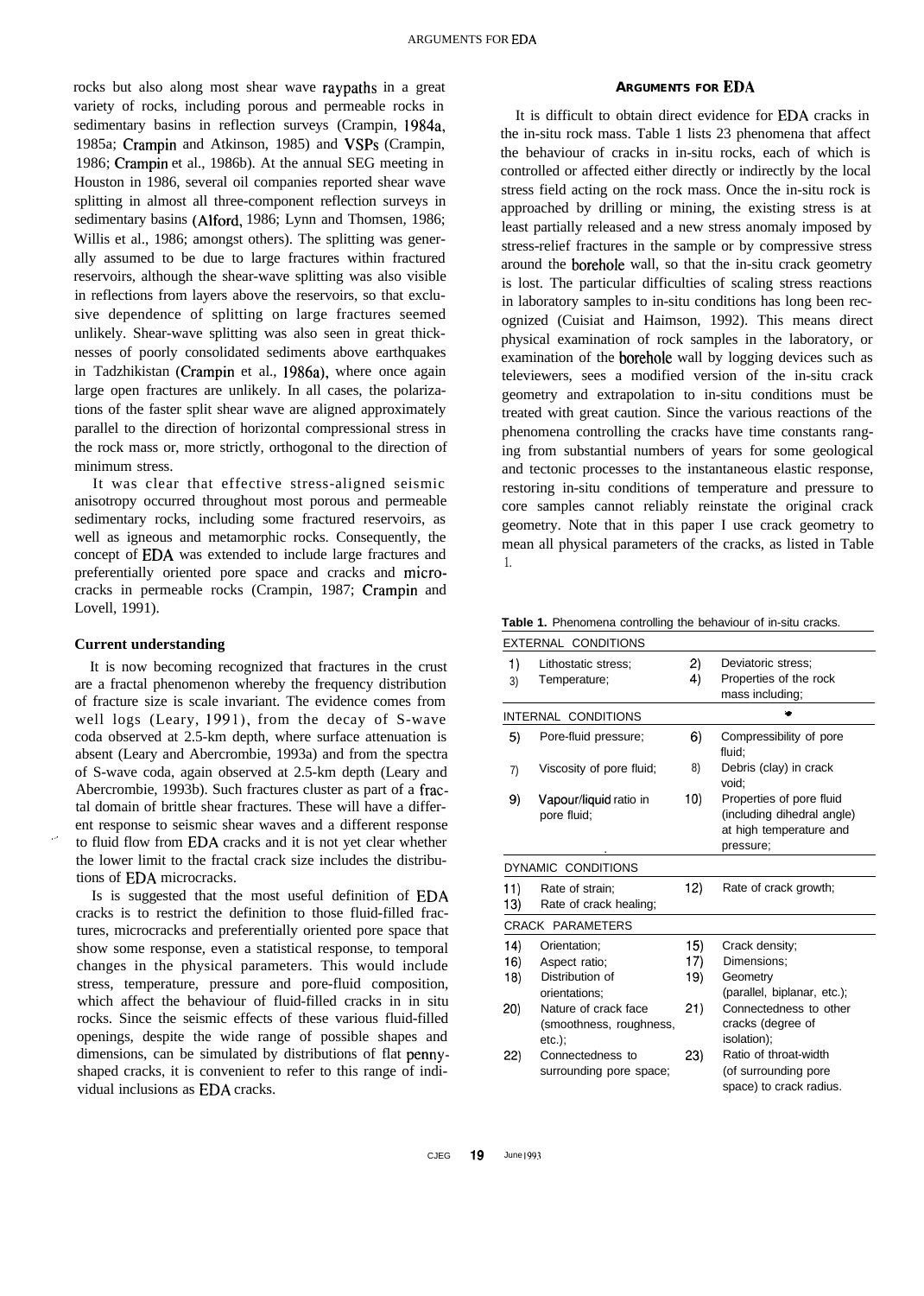The difficulty in direct examination means that arguments for EDA have to be indirect. Several arguments supporting EDA are given below and summarized in Table 2.

## **1) Shear-wave splitting, diagnostic of some form of azimuthal anisotropy, is seen in most rocks, and fluidfilled cracks and inclusions are common in most rocks (Fyfe et al., 1978; Sheppard, 1990; IMarquis and Hyndman, 1992):**

Prograde metamorphism releases chemically bound water from the majority of rocks so that most igneous and metamorphic rocks contain fluid-filled microcracks and other fluid-filled inclusions (Fyfe et al., 1978; Shepherd, 1990; Marquis and Hyndman, 1992). Parallel planes of gas bubbles would have seismic effects similar to those of parallel cracks. Sedimentary rocks contain fluid-filled pore space from their time of deposition. Such fluid-filled microcracks are the most compliant elements of the rock mass, and there are a variety of processes ranging from elastic opening and closing to subcritical crack growth (Atkinson, 1984) that will result in statistical alignments relative to the local stress field. This has been demonstrated in the laboratory by the action of uniaxial stress on samples of granite (Nur and Simmons, 1969) and on sedimentary samples (Rai and Hanson, 1988). Such fluid-filled openings are expected in almost all igneous, metamorphic and sedimentary rocks.

**2) Polarizations of leading split shear waves within the shear wave window at each recording site are typically subparallel to the direction of maximum horizontal com-<sup>0</sup> pressional stress. This can only be caused by propagation through hexagonal anisotropic symmetry with a horizontal symmetry axis, or a very similar symmetry structure, and parallel vertical fluid-filled EDA cracks are the only common source of such symmetry orientations in the crust (Crampin and Lovell, 1991):**

The near parallelism of shear wave polarizations at most individual recording sites places severe constraints on the possible class of anisotropic symmetry and symmetry orientation causing the splitting. The only form of anisotropic symmetry that will produce parallel polarizations of the leading split shear waves over a solid angle large enough to span the shear-wave window (diameter at least  $70^{\circ}$ ) is hexagonal symmetry (or a simple modification thereof), and to span the shear wave window the axis of symmetry needs to be aligned subhorizontally (Crampin, 198 1). Most orientations of most anisotropic symmetry systems lead to complicated patterns of shear-wave polarizations within the shear-wave window and this is usually not observed.

Fluid-filled microcracks are expected to be aligned, like hydraulic fractures, perpendicular to the direction of minimum compressional stress (Crampin, 1990). Once below the level where the vertical stress (the overburden) equals the minimum horizontal stress this minimum stress is typically horizontal (Crampin, 1990), so that the fluid-filled microzracks at depth are expected to be aligned vertically, parallel \*o the direction of maximum horizontal stress. Such alignnents possess hexagonal anisotropic symmetry with a horizontal symmetry axis and would lead to the observed shearwave polarizations.

It is a most important argument for EDA that shear waves indicate near hexagonal symmetry with a near horizontal axis symmetry. Although some crystals such as quartz and calcite and some fabrics such as rock cleavage and slaty cleavage do possess hexagonal symmetry, most do not, and those that do would be unlikely to be oriented with a horizontal axis of symmetry by the current stress field. Since crystals or fabrics are less compliant to realignment than fluid-filled cracks at the low temperatures in the upper crust, any such materials that do not have similar symmetry would be expected to be aligned by palaeostresses and not by current stress directions as is suggested by the shear-wave observations (Crampin and Evans, 1986; Crampin and Lovell, 1991). Thus, although there may be local exceptions (see Arguments against EDA, below), it appears that the only interpretation of rose diagrams showing parallel polarizations within the shear-wave window that is generally applicable is stress-aligned fluid-filled EDA cracks.

There are two related stress-aligned structures of fluidfilled EDA cracks with similar seismic effects to the hexagonal symmetry of parallel vertical EDA cracks. These are 1) biplanar systems of vertical cracks and 2) mixtures of matrix and crack-induced anisotropy, where matrix anisotropy refers to the anisotropy of horizontal bedding or to the lithology of rocks such as shales, both of which typically possess tranverse isotropy with a vertical symmetry axis.

- 1. The average polarization and time delay of biplanar or multiplanar systems of vertical cracks can frequently simulate those of parallel vertical cracks for directions of propagation within the shear-wave window (Liu et al., 1993a), although it might be expected that multiplanar systems of cracks are not common at depth (Crampin and Lovell, 1991).
- 2. Mixtures of matrix and crack-induced anisotropy\*may also have parallel polarizations for directions of propagation within the shear-wave window (Wild and Crampin, 1991) and are discussed in Item 4, below.

The direct effect of stress on an intact rock mass would also yield hexagonal symmetry. However, such alignment of the symmetry axis would require a comparatively strong deviator stress of perhaps- hundreds of MPa (Dahlen, 1972) and such high deviatoric stresses are not expected throughout most rocks where shear-wave splitting is observed (Zoback and Zoback, 1980). The strongest argument against direct stress-induced anisotropy in the crust is that fluid-filled cracks are pervasive and, since they are the most compliant elements of the rock mass, the geometry of the cracks will be the first elements of the rock mass to be modified when the rock is strained. This means that the rock mass is likely to display stress-aligned crack-induced anisotropy at much lower levels of stress than those needed for direct stressinduced anisotropy.

**3) shear-wave splitting has similar percentages of differential shear-wave anisotropy in most rocks (Crampin**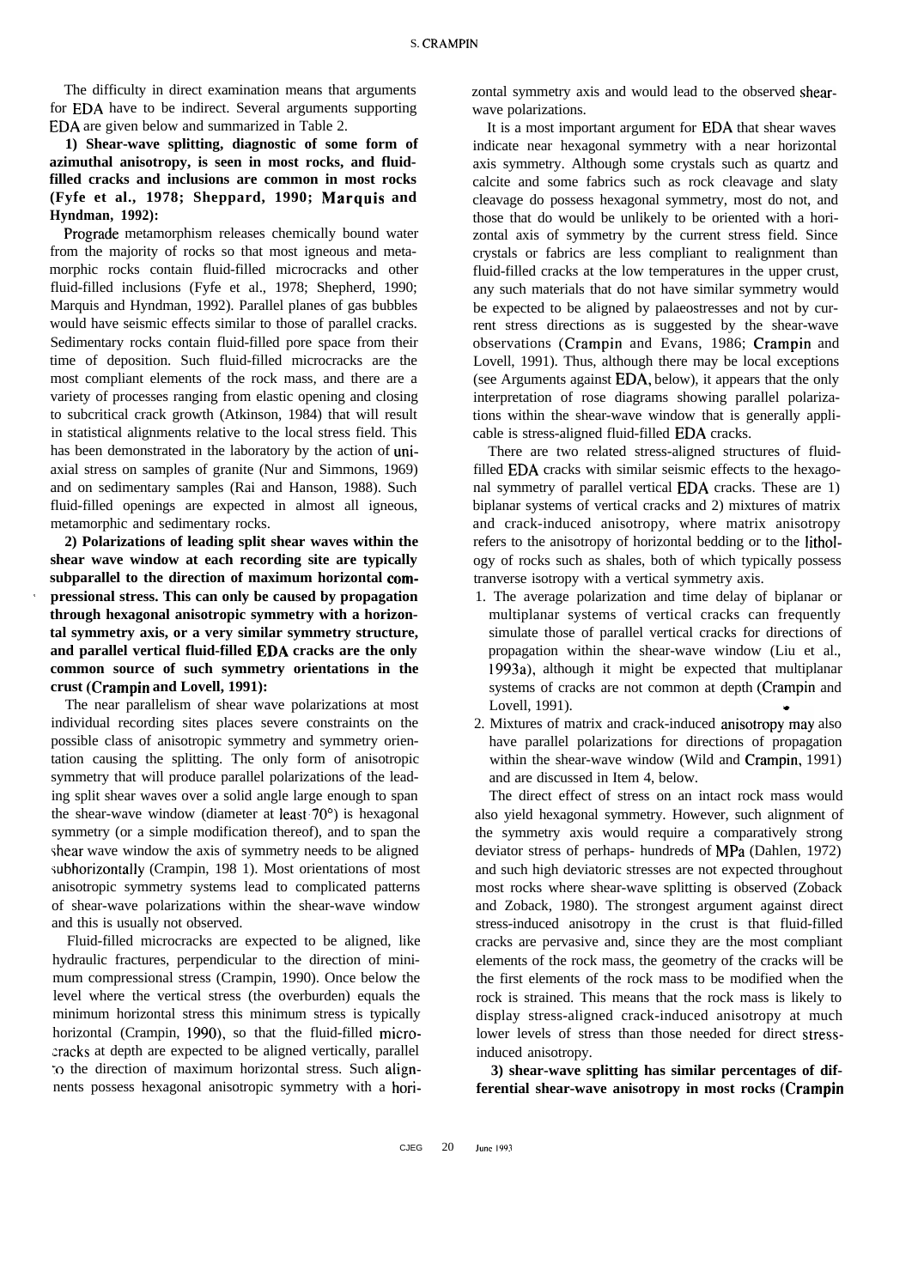# **and Lovell, 1991) and the upper limit of observed anisotropy (usually 5%) is probably due to the limited cracking that can occur in an intact rock mass before fragmentation occurs:**

Despite the wide range of rock types in which shear-wave splitting has been observed, the characteristics of splitting are similar with similar polarizations and a comparatively narrow range of differential shear-wave anisotropy, usually between 1% and 5%, although larger percentages of anisotropy are sometimes reported in partially destressed near-surface rocks (Crampin et al., 1980b; Liu et al., 1993b). These similarities suggest (but do not of course dictate) that the cause of the splitting is the same in all rock types. Stressaligned fluid-filled microcracks are the only source of effective seismic anisotropy common to almost all rocks.

The limited range of differential shear wave anisotropy at depth observed in a wide range of rock types (1% to 5%) is equivalent to a limited range of effective crack densities, usually  $0.01 \le \varepsilon \le 0.05$ . Note that the percentage of differential shear wave anisotropy is usually about  $\epsilon \times 100$  for a  $V_{\alpha}/V_{\beta}$ ratio of 1.732 (Crampin, 1993) with  $\varepsilon = Na<sup>3</sup>/v$ , where N is the number cracks of radius *a* in volume v.

A crack density of  $\varepsilon = 0.05$  (shear-wave anisotropy about 5%) is equivalent to a crack of diameter 0.7 in each unit cube. A crack density of  $\epsilon = 0.1$  has a crack diameter of 0.93 in each unit cube, and this is clearly near the critical crack density at which an intact rock fragments, as very close cracks begin to coalesce to form through-going fractures. Thus, the upper limit of crack densities ( $\epsilon = 0.05$ , with occasional excursions to 0.1) is probably due to the limit of the number of fractures for an intact rock mass to remain intact. If this limit is exceeded, the rock mass fragments and the pore fluid would disperse and, once dispersed, the cracks would tend to close and crack-healing occur which would lead to a lower crack density of open cracks. The only occasion when substantially larger crack densities (up to  $\epsilon = 0.4$ ) have been claimed for field observations are reported by Crampin et al. (1980a) for observations on the surface of limestone pavements, where the pavements are characterized by massive jointing and the rock cannot be considered as intact. Any other form of seismic anisotropy such as aligned crystals or direct stress-induced anisotropy would probably not be subject to such a limited range of differential shearwave anisotropy.

**4) Particle motion of synthetic seismograms propagating through theoretical simulations of cracked rock can match observed particle motion with considerable accuracy (Bush and Crampin, 1991; Slater et al., 1993; Yardley and Crampin, 1993):**

Polarizations of leading split shear waves aligned subparallel to the direction of maximum horizontal compression appear to be almost universal within the shear wave window above small earthquakes in igneous and metamorphic rocks (Crampin and Lovell, 1991). The only common exception appears to be in sedimentary basins, where the crack anisotropy combines with the matrix anisotropy to produce

orthorhombic symmetry. The matrix anisotropy may be due to aligned grains (lithologic anisotropy), or nearly (P)eriodic sequences of (T)hin (L)ayers (Postma, 1955), which I shall refer to as PTL anisotropy (Crampin, 1989). Both types of matrix anisotropy lead to hexagonal symmetry with a vertical symmetry axis (tranverse isotropy) and similar seismic properties; hence, for convenience, both types of tranverse isotropy will be referred to as PTL anisotropy. The combination of PTL anisotropy with a vertical symmetry axis and crack anisotropy with a horizontal axis leads to orthorhombic symmetry (Wild and Crampin, 1991) with three mutually perpendicular planes of mirror symmetry (Crampin, 1984b). Such orthorhombic combinations of anisotropies do not display parallel shear-wave polarizations throughout the whole of the shear-wave window. This is because all anisotropic symmetry systems except hexagonal possess directions of propagation called shear-wave singularities, where the two shear-wave phase-velocity surfaces touch and the two groupvelocity surfaces have complicated interactions with each other including orthogonal shear-wave polarizations either side of the singular direction (Crampin, 1991a). The singularities in combinations of PTL and EDA anisotropies are in near-vertical directions with the shear-wave window (Wild and Crampin, 199 1) where they may cause irregular behaviour.

Combinations of PTL and crack anisotropy were first proposed by Bush and Crampin (1987) in an attempt to match nonparallel shear-wave polarizations in a multioffset VSP in the Paris Basin. The final model of combined anisotropies accurately simulated the observed shear-wave polarization diagrams (hodograms) at five offsets and azimuths (Bush and Crampin, 1991). Such modelling is not strictly unique, but matching synthetic to observed polarization diagrams is a rigorous test which demonstrates the validity of the combination of anisotropies and the presence of stress-aligned fluidfilled EDA cracks in the Paris Basin. At present, such detailed matching has only been possible in areas of uniform "layer cake" stratigraphy (Liu et al., 1993b; Slater et al., 1993; Yardley and Crampin, 1993). Complicated geology leads to complicated waveforms which are difficult to match with synthetic seismograms when there is inadequate knowledge of the complications.

**5) Temporal changes in the behaviour of shear-wave splitting are believed to have been observed before and after earthquakes (Booth et al., 1990; Crampin et al.,** 1990; and possibly Liu et al., 1993c) and before and after **hydraulic pumping (Crampin and Booth, 1989):**

Temporal changes in behaviour of shear wave splitting have been observed before and after the  $M = 6$  North Palm Springs Earthquake of 8th July, 1986 (Peacock et al., 1988; Crampin et al., 1990), and before and after two events in the Enola Earthquake Swarm, Arkansas, 1982 (Booth et al., 1990) [and possibly after an event near Parkfield (Liu et al.,  $1993c$ ). The behaviour of the shear w-aves in these sequences could be simulated by increasing the aspect ratio of EDA cracks before the earthquakes and relaxing the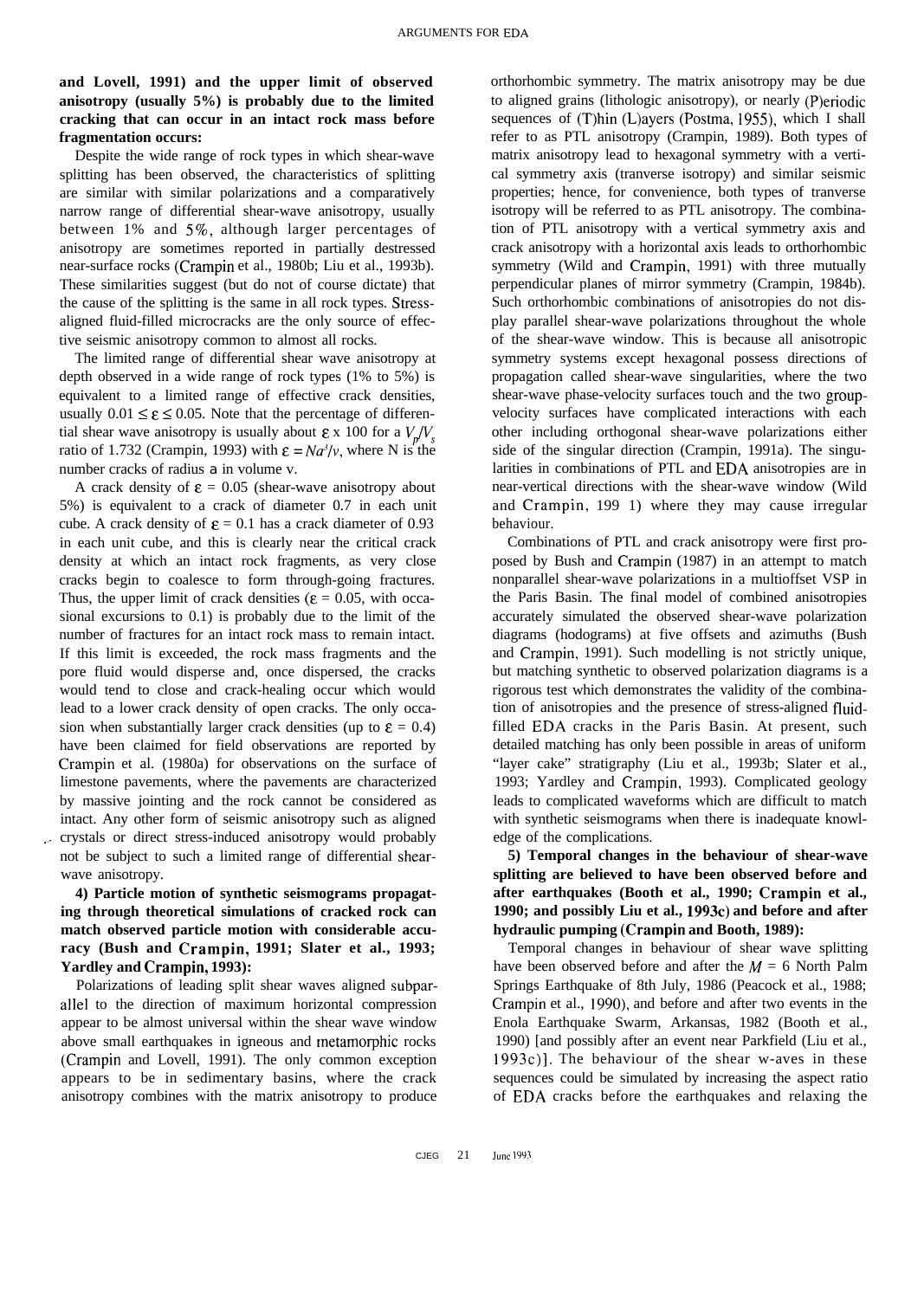aspect ratio to the original value at the time of, or just before, :he earthquake occurred (Booth et al., 1990). The behaviour s similar to that of uniaxially strained samples in the labora- :ory which dilate as newly-created microcracks increase in  $\Delta$  is pect ratio (Brace et al., 1966). The geometry of existing rluid-filled EDA cracks in the crust would be modified by nuch lower stresses than those needed to open new microcacks in strained samples in the laboratory. A paper in this ssue presents a further possible example of temporal changes before small earthquakes (Liu et al., 1993c).

Aster et al. (1990) could not reproduce the results of Peacock et al. (1988) and Crampin et al. (1990) on the same fata sets using an automatic technique to analyze shear-wave ,plitting. However, see the discussion in the next section on trguments against EDA.

The search for further examples of temporal changes in \hear wave splitting before and after earthquakes faces two difficulties: the need for closely-spaced three-component networks recording digitally at relatively high sampling rates usually at least 100 Hz) and the need to site such networks vithin the shear-wave window over a swarm of small earth- . Luakes close to the epicentre of an impending large earthluake. Appropriate networks are still comparatively scarce ind the siting conditions are stringent. Consequently, no Ifher suitable data sets have yet been identified. Monitoring solated swarms of small earthquakes may be an appropriate alternative (Crampin, 199 1 b).

Another example of temporal changes is seen in the polari- :ations of shear waves from acoustic events at a depth of 1.5 cm recorded before and after a hydraulic pumping test in the Lamborne School of Mines Hot-Dry-Rock geothermal 2periment (Crampin and Booth, 1989). The changes in rnlarization were small (between  $7^\circ$  and  $10^\circ$ ), but shear vave polarizations are relatively stable phenomena Crampin, 1981) and the results are believed to be signifi- :ant, although appropriate statistical tests would be difficult 0 devise. The results suggest that before the dilation of ncipient joints by pumping, the fluid-filled EDA cracks are Iligned parallel to the in-situ stress field. After the joints rave been dilated by pumping and the stress field modified, the EDA cracks close to the joints are realigned parallel to the joints. Possibly processes for such realignment, which lave been demonstrated in the laboratory, are the elastic battering and closing of microcracks (Nur and Simmons, 069) and subcritical crack growth (Nemat-Nasser and Horii,  $082$ ). Apart from the change in orientation of the EDA racks implied by the changes in shear-wave alignment in The hot-dry-rock experiment, a further implication is that efore the joints were dilated by pumping, joints above 1.5 pn were held closed by the overburden pressures and were masparent to seismic-wave propagation. This transparency  $\sigma$  joints and fractures may be one of the reasons why field mservations of shear-wave polarizations often show remarktile parallelism in areas of great complexity (Booth et al.,  $0.85$ : Crampin et al., 1986a).

:t was recognized by Crampin (1978) that any temporal

changes in shear-wave splitting would be diagnostic of some form of crack-induced anisotropy. Fluid-filled EDA cracks are the most compliant elements of the rock mass, and the immediate effect of any stress-induced strain of the rock mass will be to modify the geometry of the EDA cracks and, consequently, modify the behaviour of shear wave splitting. In enhanced oil recovery procedures, the hydrocarbon industry recognizes that the seismic (P-wave) response of the intact rock mass can be modified by small changes to the geometry of the pore space during steam floods and in situ combustion (Greaves and Fulp, 1987; De Buyl, 1989; Justice et al., 1989). Shear waves are much more sensitive than P-waves to the internal geometry (principally pore-fluid velocity and viscosity) along the raypaths (Crampin, 1985b), and any phenomenon that changed the f-wave response would be expected also to change the shear-wave response, although this has not yet been demonstrated in enhanced oil recovery processes. The change in P-wave response is thought to be caused principally by changes to the pore-fluid velocity and viscosity and, possibly, pressure-induced changes to aspect ratio. Such changes would also modify the response to shear-wave splitting.

**6) Differential shear-wave anisotropy, indicating aligned cracks, correlates with rates of hydrocarbon production in Wyoming (Lewis, 1989; Lewis et al., 1991), Tatarskaya (Brodov et al., 1991; Cliet et al., 1991) and Texas (Li et al., 1993; Yardley and Crampin, 1993):**

There have been several oil fields where the percentages of shear-wave anisotropy correlate with the rates of production in fields where the production varies between wells. Lewis (1989) and Lewis et al. (1991) were the first to document in western literature the correlation of oil production with seismic anisotropy in a fractured reservoir. In their analysis of three-dimensional three-component reflection surveys in the Silo Field, Wyoming, contoured maps of percentages of shear-wave splitting correlate with rates of hydrocarbon production. Wells with high productivity are in areas with high shear-wave anisotropy, with the implication that the shear-wave splitting indicates fracture-related hydrocarbon recovery.

Similarly, Cliet et al. (1991) correlate the percentages of shear-wave splitting noted on two VSPs in the Romashkino oil field, Tatarskaya,"Russia with hydrocarbon production rates. (A third well with the largest percentage of anisotropy had not yet gone into production.) Estimating the properties from the cores of reservoir rock, Brodov et al. (199 1) were able to correlate the rates of production almost exactly with reservoir properties derived from the analysis of cracks within cores examined in the laboratory. If the splitting and production rates correlate with the properties measured in cores, it implies that the shear wave splitting and the hydrocarbon production depends on small-scale cracks within the rock mass as well as, or in addition to, large fractures.

Li et al. (1993) analyzed three three-component shearwave reflection profiles also above the Austin Chalk in Texas. One was in an area without many producing wells,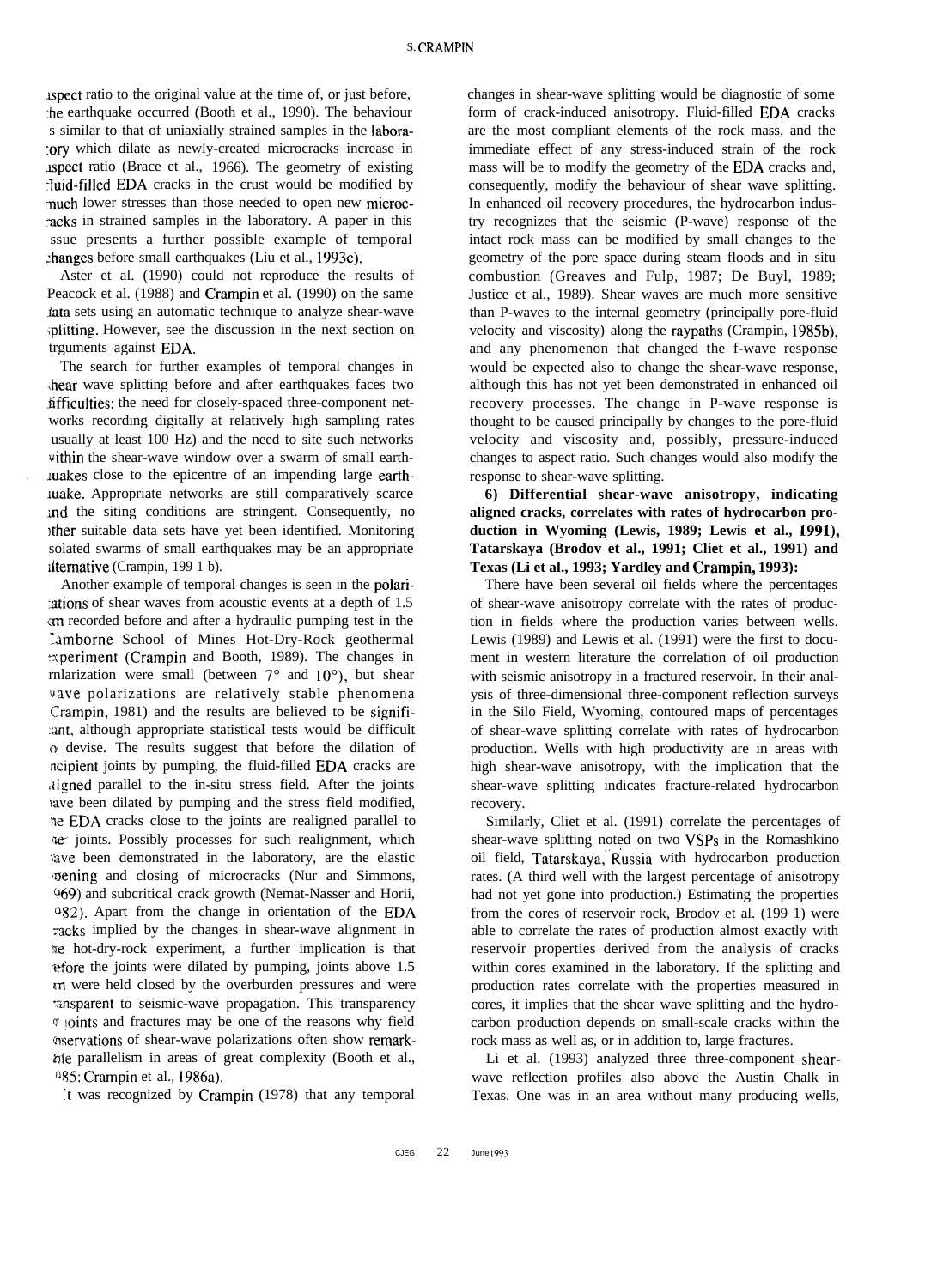another was on the edge of a producing field, and a third was in the middle of a producing field. The shear-wave anisotropies correlated with the distribution of horizontal production wells where the larger anisotropy is associated with a greater density of wells. (The profiles were shot by Amoco to evaluate the relationship between anisotropy and production in the Austin Chalk.) Yardley and Crampin (1993) also find that the shear-wave anisotropy above the Austin Chalk, noted in VSPs, correlates approximately with production at three sites in Texas. An interesting observation of Li et al. (1993) is that to a large extent the relative levels of anisotropy which correlate with production in the Austin Chalk several thousand metres below the surface are established in the near-surface layers and the level of anisotropy is largely preserved throughout the rock column above the Austin Chalk (Li et al., 1993).

# **7) Direct observations of EDA cracks (Powley, 1990; Queen and Rizer, 1990; Mueller, 1991, 1992; Holmes et al., 1993):**

There are perhaps four studies that have a direct bearing on the nature of EDA cracks. Three show that EDA cracks are small-scale features and one shows that they can be large-scale fractures aligned parallel to the small-scale features. Queen and Rizer (1990) in an integrated examination of shear-wave splitting in an azimuthal VSP to a depth of 853 m at the Conoco Borehole Test Facility, Oklahoma, correlated shear-wave polarizations and azimuthal traveltimes with core fractures, borehole televiewer images and outcrop fracture patterns. All observations are internally consistent and the polarizations of the shear waves are generally subparallel to the aligned vertical microcrack structure.

Powley (1990), in an extensive interpretation of large numbers of drilling records and well logs from around the world, demonstrated that most reservoirs in sedimentary basins are in abnormally pressurized compartments beneath horizontal seals. The pressurized compartments are pervaded by cracks (EDA cracks) a few centimetres in diameter (Powley, 1990) which would be expected to be aligned normal to the direction of minimum compression. Their origin is not established but they are probably created by thermal expansion of the fluid as the basin sinks.

. Mueller ( 199 1, 1992) recognized differential amplitudes between split shear waves reflected from the Austin Chalk in Texas and interpreted dimming of the amplitudes of the second split shear wave as indicating fractured zones in the Chalk. Horizontal drilling located fractures indicated by the dimming of the split shear waves. This application is important commercially as the Austin Chalk has high porosity but low permeability except along fractures. Consequently, wells may be highly productive if fractured zones are penetrated, particularly by horizontal drilling orthogonal to the fractures, but may be dry or have low productivity if no fractured zones are encountered.

Potentially, the most direct evidence for EDA microcracks in in-situ igneous rock will come from the Mine-by experiment in Manitoba, Canada, where the effects of excavating a tunnel are investigated for the feasibility of nuclear waste disposal in a granite batholith in the Canadian Shield. The rock mass was chosen for homogeneity and absence of fractures. Holmes et al. (1993), in a preliminary study, observe shear-wave splitting in 4 kHz signals from shear-wave sources sampling a 40 x 40 x 40  $\text{m}^3$  volume of intact rock at a depth of 420 m where the largest natural fracture is expected to be no greater than, at most, a few centimetres in diameter. The polarizations and time delays indicate 1 to 4% differential shear-wave anisotropy compatible with small stress-aligned horizontal EDA cracks and there is some indication that the EDA cracks are horizontal. The Mine-by experiment is in the depth range where the direction of minimum stress is still rotating from vertical to horizontal as the overburden increases (Crampin, 1990).

**Table** 2. Summary of arguments for EDA.

- **1)** Shear-wave splitting diagnostic of some form of azimuthal anisotropy is seen in most rocks and fluid-filled microcracks and inclusions are common in most rocks (Fyfe et al., 1978; Shepherd, 1990);
- 2) Polarizations of leading split shear waves within the shear-wave window at each recording site are typically subparallel to the direction of maximum horizontal compressional stress. This can only be caused by hexagonal anisotropic symmetry with a horizontal symmetry axis, or a very similar structure, and parallel vertical fluid-filled cracks are the only common source of such symmetry orientations in the crust (Crampin and Lovell, 1991);
- **3)** Shear-wave splitting has similar percentages of differential shearwave anisotropy in most rocks (Crampin and Lovell, 1991), and the limited range of observed anisotropy (1% to 5%) is probably due to the limited cracking that can occur in an intact rock mass before fragmentation occurs;
- **4)** Particle motion of synthetic seismograms propagating through theoretical simulations of cracked rock can match observed particle motion with considerable accuracy (Bush and Crampin, 1991; Slater et al., 1993; Yardley and Crampin, 1993);
- 5) Temporal changes in the behaviour of shear-wave splitting are believed to have been observed before and after earthquakes (Booth et al., 1990; Crampin et al., 1990; and possibly Liu et al., 1993b) and before and after hydraulic pumping (Crampin and Booth, 1989);
- 6) Differential shear-wave anisotropy, indicating aligned cracks, correlates with rates of hydrocarbon production in Wyoming (Lewis, 1989; Lewis et al., 1991), Tatarskaya (Brodov et al., 1991; Cliet et al., 1991) and Texas (Li et al., 1993; Yardley and Crampin, 1993);
- **7)** Direct observations of EDA cracks (Powley, 1990; Queen and Rizer, 1990; Mueller, 1991, 1992; Holmes et al., 1993).

### **ARGUMENTS AGAINST EDA**

Although other sources of effective seismic azimuthal anisotropy are clearly possible locally, only one (Liischen et al., 1991) has been proven (see below). EDA cracks are expected to be aligned normal to the direction of minimum compressional stress. Stress in the crust is difficult to estimate reliably, even at the comparatively shallow depths (say' 5 km) that can be reached by drilling (Cuisiat and Haimson, 1992), and at such shallow depths the direction of minimum stress is expected to rotate with increasing overburden from,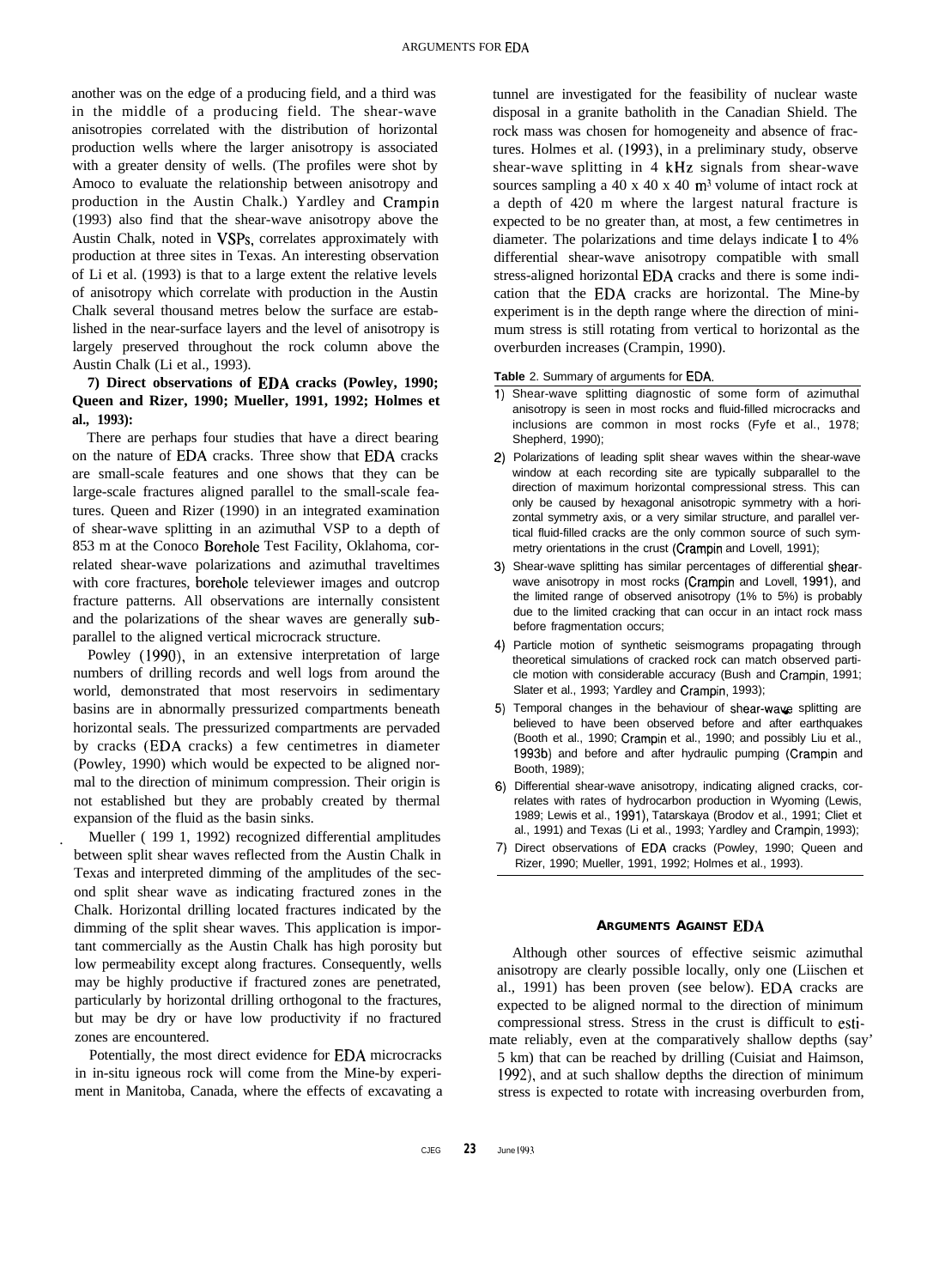typically, vertical at the surface to horizontal at depth (Crampin, 1990). Consequently, orientations of shear wave polarizations which vary from site to site locally may well indicate variations of stress directions rather than variations of the cause of the effective anisotropy. It would be a remarkable coincidence if the rather tight constraints imposed by stress-aligned vertical microcracks of hexagonal symmetry with an axis of symmetry within a few degrees of the horizontal were also common to other causes of seismic anisotropy in the crust. If the cause of the anisotropy varied, it might be expected that where the polarizations varied the degree of anisotropy would also vary by more than 1 to 4% usually observed and anisotropy would sometimes be absent. Such features are not usually observed. Polarization directions sometimes vary at different recording sites but the time delays usually display very similar scatter.

There have been several studies where shear-wave splitting in the crust has been claimed to be due to crystal or fabric alignments, or unknown phenomena, rather than aligned cracks. Three typical cases will be briefly discussed.

# **1) Shear-wave splitting at one station (KNW) of the Anza seismic network is interpreted in terms of a palaeostrain alignment of fabric and/or microcracks with no dependence on the current stress field (Aster and Shearer, 1992):**

Aster and Shearer (1992) analyze fault-lane mechanisms beneath the Anza seismic network and conclude that the direction of principal compression of the fault-plane mechanisms (the f-axis) is north-south (note that the principal axes of fault-plane mechanisms may be significantly different from the principal axes of stress in the rock mass). This is the data set in which Peacock et al. (1988) and Crampin et al. (1990) found temporal changes in shear-wave splitting (discussed above). Aster and Shearer agree with Peacock et al. and Crampin et al. that the average north-south orientations of shear polarizations at most of the Anza stations are probably due to aligned cracks (EDA cracks) but claim that the polarizations at KNW (N40"W) are consistent with the palaeostrain alignment of bedrock minerals.

The arguments of Aster and Shearer ( 1992) and Aster et al. (1991) with respect to KNW are not conclusive (Crampin et al., 1991). The principal axes of the fault-plane mechariism do not uniquely define the principal axes of stress within the surrounding rock mass. The technique for extracting principal axes of stress from focal mechanisms by seeking common compressional or tensional segments of the focal sphere (Doyle et al., 1985) appears to identify reliable axes of stress within the rock mass (Crampin and Booth, 1985; Crampin et al., 1986a). Applied to 20 of the 22 mechanisms in figure 4 of Aster and Shearer (1992) with epicentres within 3 km of KNW, the common compressional segments are compatible with shear wave polarizations of N40°W, and there must clearly be some kind of stress anomaly near KNW to induce the most active cluster of small earthquakes within the Anza network. I have no explanation for the two Incompatible events, 880329 and 881125, although the earlier event is poorly constrained, and the 3-km region around

KNW is an arbitrary choice. Cracks oriented at about N40"W are displayed in the photograph of rock fabric at the surface near KNW in figure 6 of Aster and Shearer (1992). Aster and Shearer suggest these orientations are due to palaeostress, not current stress directions. This may be the case for the weathered zone near the surface, but this palaeoalignment is unlikely to extend to the 20-km focal depths of the deepest earthquakes beneath KNW where temperatures are large enough for crack fabric to be reoriented by the current stress field.

## **2) P-wave velocity anisotropy in a complicated terrain is interpreted in terms of aligned fabric (Brother and Christensen, 1990):**

Brother and Christensen (1990) interpret f-wave reflection and refraction profiles (Brocher et al., 1989) following a winding path through the Chugach Mountains, Alaska, including a 90" change of direction, as due to fabric anisotropy caused by heavily foliated schists. They suggest that foliated rocks are likely to be a common cause of the anisotropy widely observed in the crust.

Both these ideas can be criticized (Crampin,  $1991c$ ). Common-shot gathers for the shot near the junction of the orthogonal profiles show arrival times differing by 30% to 50%. Geological maps in Brother et al. (1989) and Brother and Christensen (1990) of the Valdez Group show considerable complexity including the implication that older rocks, with higher velocity, lie below one of the orthogonal lines. Consequently, Crampin ( 199 lc) suggested that the variations of P-wave velocity are more likely to be due to unrecognized discontinuities than substantial velocity anisotropy. Foliations can only produce the observed parallel shear-wave polarizations if they are constrained to be within a few degrees of the vertical and have hexagonal symmetry. The foliations in the Valdez Group have an average dip of about 60" in figure lb of Brother and Christensen (t990) and would not lead to the parallel shear-wave polarizations within most of the shear- wave window typically observed elsewhere (Crampin and Lovell, 1991). Thus, foliated structure is unlikely to cause the typical parallel polarizations of shear-wave splitting, either in the Chugach terrain, or elsewhere.

In their reply to Crampin's (199 1 c) comment, Brocher and Christensen (1991) claim, on the basis of a very simplified geological map, that the area is not complicated. This despite the evidence of the shot gathers in Brocher et al. (1989) which all show substantial asymmetry. They repeat the assertion that cracks are closed at high lithostatic (they say hydrostatic) pressures, ignoring the evidence of substantial fluids at abnormal pressures (greater than hydrostatic) at great depths in the crust beneath seals in both sedimentary rocks (Powley, 1990) and metamorphic rocks (Fyfe et al., 1978; Kozlovsky, 1984) and in fluid-filled inclusions in almost all rocks at all depths (Shepherd, 1990).

One of the difficulties in claiming foliations as the source of shear-wave splitting seen throughout most rocks is that the orientations of the foliations are usually determined by palaeostress, but to cause the observed shear-wave splitting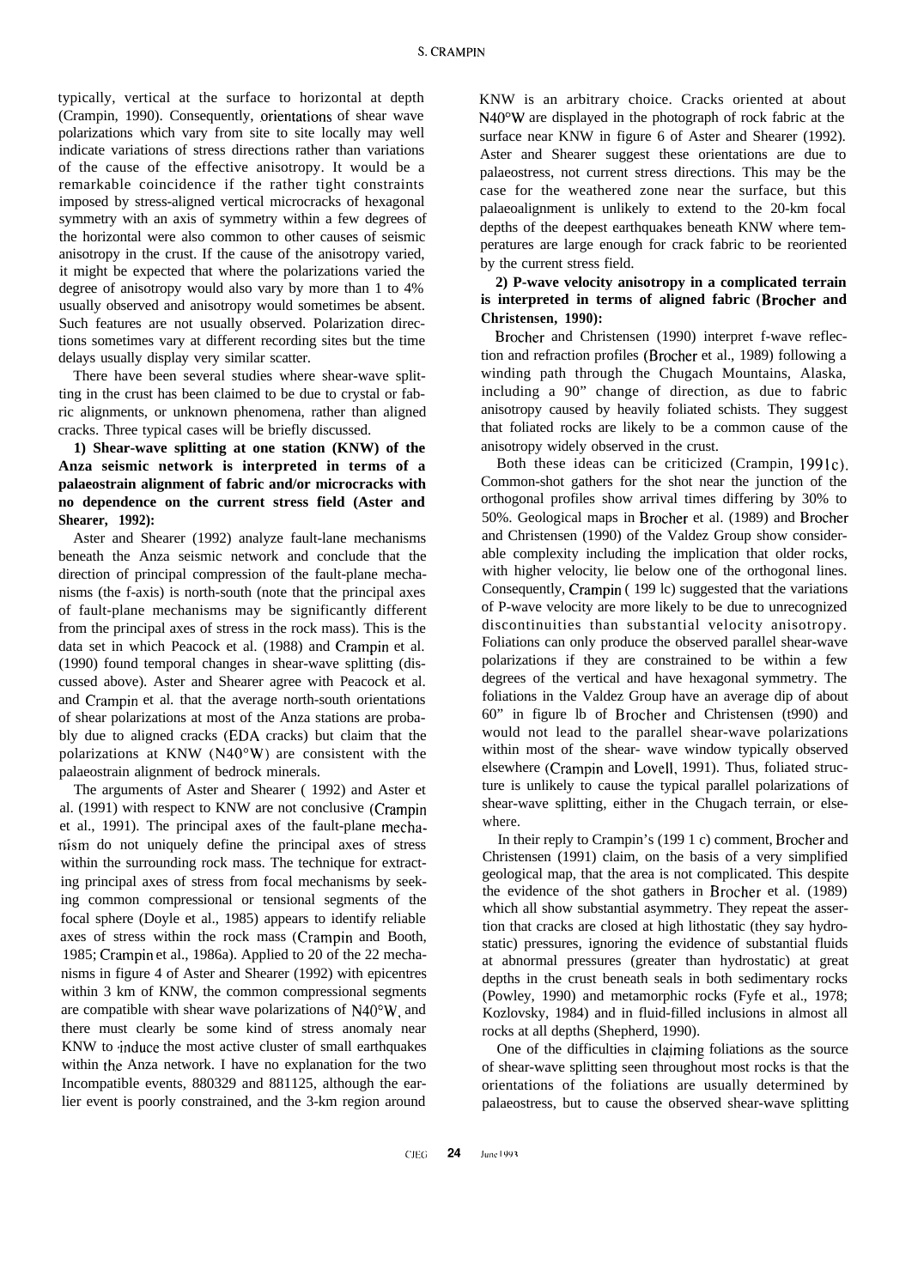As fractures are important for extraction in many, perhaps most, hydrocarbon reservoirs, it is tempting to interpret all shear-wave splitting in terms of large-scale fractures in the rock mass. Consequently, it is the implicit assumption of Alford (1986), Lewis et al. (1991), Squires et al. (1989) and ithers in exploration geophysics, that the splitting is caused by (large) fractures. Unquestionably, aligned fractures in tractured reservoirs may cause pronounced shear-wave splitring, as demonstrated by Mueller (1991, 1992). However, &tear-wave splitting is also seen throughout the record sections of Alford (1986), Squires et al. ( 1989), Mueller ( 1991, 1992), Li et al. (1993) and many others. The presence of numerous hydrocarbon and hydrological seals throughout the rock mass makes it unlikely that large fractures extend Throughout all the rock mass, and the presence of smaller rluid-filled EDA cracks of Powley (1990) and Holmes et al. 11993) must be invoked. Queen and Rizer (1990) found evidence for both large fractures and much smaller EDA cracks. ffowever, it is likely that the dimensions of fluid-filled EDA zracks vary substantially with rock type. Powley (1990) betwes cracks in sedimentary basins a few tens of millimeres wide, whereas Holmes et al. (1993) see shear-wave split-:rng for 4 kHz shear waves in intact in-situ granite where the .argest cracks are no greater than a few centimetres in diame-IE;l .

Shear-wave splitting is seen over a wide range of scales. Table 3 shows estimates of shear-wave splitting by papers in this conference proceedings that yielded 1 to 4% shear-wave misotropy in a wide range of materials for over three orders of magnitude of frequency and path length for EDA crack dimensions varying from a few microns to a few metres. With the exceptions of Liu et al. (1993a) and Graham and Zrampin ( 1993), these observations show similar properties It all scales. Liu et al.  $(1993a)$ , in shallow  $( $40 \text{ m}$ )$  reverse VSPs in limestone with pronounced jointing where it is ikely that the limit on crack density before fragmentation occurs is exceeded, report shear wave anisotropy of about 0% as well as pronounced anisotropic attenuation. Graham knd Crampin (I 993) report shear-wave splitting from -egional earthquakes that suggest substantial differential  $s$ hear wave anisotropy of  $10\%$  averaged over the whole -hickness of the crust where the anisotropy is concentrated in he lower crust.

Table 3. Scales over which  $1 - 4%$  shear-wave anisotropy has been poserved.

| <b>Frequency</b><br>Hz) | Path length<br>$(m$ and $km)$ | Rock type        | Reference            |
|-------------------------|-------------------------------|------------------|----------------------|
| <b>1200</b>             | $8-60$ m                      | granite at 420 m | Holmes et al. (1993) |
| - 20                    | 15-40 $m$                     | near-surface*    | Liu et al. (1993b)   |
| 16                      | $1-2$ km                      |                  | Slater et al. (1993) |
| $-6$                    | $1-2$ km                      | sedimentary      | Yardley and          |
|                         |                               | basins           | Crampin (1993)       |
| - 0                     | $1-3$ km                      |                  | Li et al. (1993)     |
| $-10$                   | $4 - 40$ km                   | mixed geology    | Booth et al. (1993)  |
| $3 - 10$                | 5-15 km                       | above            | Rowlands et al.      |
|                         |                               | earthquakes      | (1993)               |
| - 0                     | 5-12 km                       |                  | Liu et al. (1993c)   |
|                         | $30 \;$ km                    | whole crust*     | Graham and           |
|                         |                               |                  | Crampin (1993)       |

Differential shear-wave anisotropy of about 10%.

## **ORIENTATIONSOF** EDA **CRACKS**

It is expected that EDA cracks, like hydraulic fractures, are aligned perpendicular to the direction of minimum compressional stress. At the surface, the minimum stress direction is typically vertical but the direction of this minimum rotates as the overburden increases with depth. Eventually the vertical stress exceeds the minimum horizontal stress and below that depth it is expected, and shear-wave splitting appears to confirm, that the statistical average of EDA cracks will be typically vertical, striking parallel to the maximum horizontal compressional stress (Crampin, 1990).

Such uniform orientations of stress and EDA cracks will persist throughout at least the top brittle half of the crust in stable regions such as sedimentary basins. This has been demonstrated in several studies of shear-wave polarizations above the Austin Chalk in Texas (Alford, 1986; Mueller, 1991, 1992; Li et al., 1993; Yardley and Crampin, 1993). Note that multiplanar distributions of parallel vertical cracks yield polarizations and time delays which in many cases are indistinguishable from those of monophanar parallel vertical cracks with the average alignment of the multiplanar distributions (Liu et al., 1993a). This means that distributions of multiplanar crack orientations could cause a  $\pm 10^{\circ}$  to  $\pm 20^{\circ}$ scatter in polarization directions, which may well be one of the reasons for the scatter in observed shear-wave polarizations above small earthquakes. Bedding and topography can cause large stress changes in comparatively undisturbed areas, including reorienting stress by as much as 45" (Warpinski and Teufel, 1991). In tectonically disturbed areas much larger variations may be expected.

One of the phenomena that are not wholly understood at present is that it is very common in shear-wave VSP experiments and reflection surveys for relatively large time delays between the split shear waves to be set up in the top few tens to hundreds of metres which then persist, or sometimes decrease, as waves propagate through underlying structures (Lewis, 1989; Li and Crampin, 199 1; Winterstein and Meadows, 1991a; Slater et al., 1993; Yardley and Crampin, 1993). Sometimes the increase and decrease of time delays appears to alternate with depth (Squires et al., 1989). There are several possible explanations. Rotations of 90" of the axes of principal stress'are expected near-surface as the overburden increases with depth (Crampin, 1990). The direction of minimum stress, which is thought to control the orientation of fluid-filled EDA cracks, might also alternate with the intermediate stress in areas where brittle beds carry horizontal stresses so that interleaved softer rocks respond to a different stress regime. Both these are directly stress-induced phenomena. However, changes of 90" in shear-wave polarizations may also occur in uniform media when the directions of raypaths straddle directions of shear-wave singularities, as raypaths vary in combinations of matrix anisotropy (caused by bedding or lithology) and crack-induced anisotropies. Such combinations are thought to be common in sedimentary sequences (Crampin, 1991a; Wild and Crampin, 199 I ) and may provide an explanation for the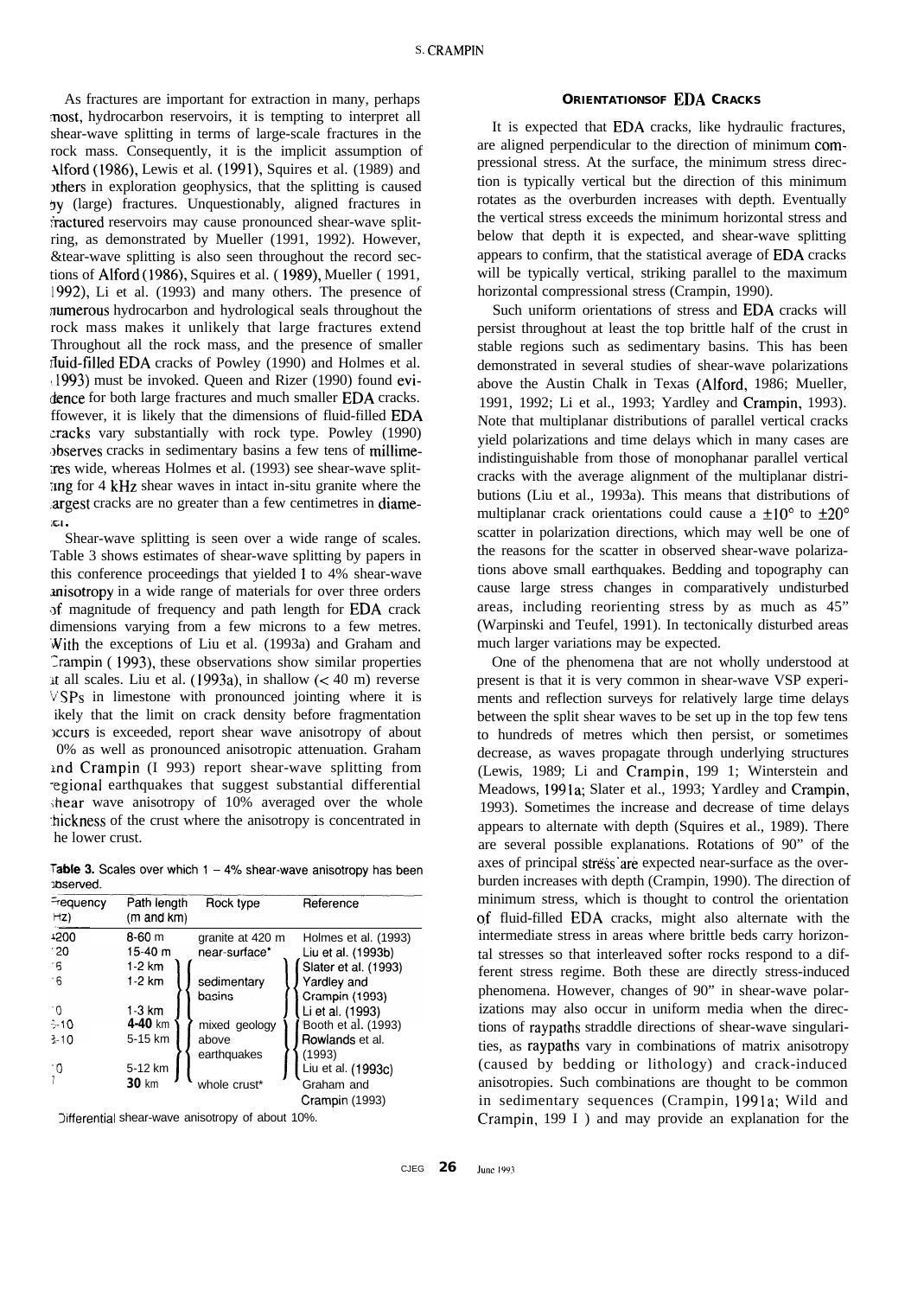changes of 90" in shear-wave polarizations in uniform anisotropic structures that do not require geological complications.

The strong near-surface anisotropy, such as that observed by Crampin et al. (1980b) and Liu et al. (1993b) where shear wave radiation patterns may vary substantially over comparatively short distances, with different radiation patterns and different preferred shear-wave polarizations and time delays is known as Natural Directivity, ND (Puzirev et al., 1985). ND can be a function of weathering, joints and fractures, stress relaxation, soil compaction and other phenomena which can substantially vary over metres. This was demonstrated for soil compaction by Puzirev et al. (1985). Such ND may affect the interpretation of source functions for all surface shear-wave sources in reflection profiles and VSP offsets and the cause of anomalies in the walkaway VSPs of Slater et al. (1993) can probably be ascribed to such effects. It is tempting to dismiss such phenomena as shear-wave statics in the same way as P-wave statics has been dismissed as an awkward necessity. It is suggested that since the behaviour of shear-wave waveforms is often the key to interpreting shear waves, the sometimes pronounced ND anisotropy must be understood if shear-wave recorders and sources are going to be used at the surface.

### **DEPTH RANGE OF EDA CRACKS**

Observations of shear-wave splitting record the polarizations and the time delays established in the medium within a few wavelengths of the receiver. There is no direct information about the location or extent of the anisotropy along the raypaths. The most direct information about the extent of the anisotropy is the time delay between the split shear waves, which should increase with distance through the anisotropy. However, there are two principal difficulties. Time delays are difficult to estimate from seismograms (Chen et al., 1987) because the arrival of the second split shear wave marking the end of the time delay always arrives on a record disturbed by the faster split shear wave and the second split shear wave is likely to be modified by more severe attenuation than the faster shear-wave arrival (Crampin, 198 1). The second difficulty is that time delays through an anisotropic medium necessarily vary with direction so that it must be expected that time delays vary from the maximum value through zero where the faster polarization changes by sign to a negative value for directions within a few tens of degrees of each other. These difficulties make estimates of depth range of anisotropy difficult except for direct estimates in VSPS.

#### **1) Upper crust:**

Shear-wave splitting is seen above small earthquakes and acoustic events whenever there are suitable three-component digital networks within the shear-wave window of the events (Crampin and Lovell, 1991). Such events may range in depth from 400 m (Holmes et al., 1993) through 1.5 km (Roberts and Crampin, 1986) to 22 km (Peacock et al., 1988). In general, each set of data displays similar polarizations with respect to stress orientations and similar time delays (when normalized to distance) even in quite complicated tectonic regions such as near the North Anatolian Fault (Booth et al., 1985). There is no proven technique for estimating the level at which the anisotropy occurs but the consistency of the shear-wave characteristics usually suggests a well-distributed region of low-level anisotropy, rather than a shallow nearsurface layer of much stronger anisotropy, although this is difficult to exclude.

Shear-wave splitting is also seen in VSPs and reflection surveys down to several kilometres in sedimentary basins (Alford, 1986; Bush and Crampin, 1991; Mueller, 1991, 1992; Li et al., 1993; Yardley and Crampin, 1993; amongst many others) and areas of tectonic disturbance (Squires et al., 1989; Yardley and Crampin, 1990; Winterstein and Meadows, 199 la, b). High near-surface anisotropy, ND, is frequently observed both in reflection surveys (Li et al., 1993) and VSPs (Slater et al., 1993; Yardley and Crampin, 1993) and often is associated with a decrease in anisotropy at depth.

One important factor which should be taken into account is that the behaviour of fluids, such as water, changes substantially with increasing temperature and pressure. Generally, the fluid velocity increases with increasing pressure at any given (high) temperature (Burnham et al., 1969). However, at temperatures near 400°C, the acoustic velocity of water initially decreases from about 1.5 km/s at surface pressures to about 0.5 km/s at about 100 MPa, before increasing with increasing pressure. This anomaly apart, the increase of fluid velocity with increasing pressure means that the seismic effects of increasing aspect ratio by increasing pressure are accentuated by the corresponding decrease in pore-fluid velocity (Crampin et al., 1990; Crampin et al., 1991d).

### 2) **Lower crust:**

Correlations of seismic velocities and electrical resistivity suggest that fluid-filled openings in the rock mass exist below the brittle/ductile transition, possibly throughout much of the lower crust (Marquis and Hyndman, 199 I, 1992). Both velocities and resistivities in the lower crust are generally lower in Phanerozoic areas of sedimentary accretion than in Precambrian areas of Archaean rocks, implying higher porosity (Marquis and Hyndman, 1992). In the ductile zone of the lower crust, it is expected that textural equilibrium (pore equilibrium) applies to rock grains, minimizing the solid-fluid surface energy (von Bargen and Waff, 1986). This makes the value of the dihedral angle at fluid/solid interfaces crucial for retaining fluids within the rock mass. Fluids with dihedral angles greater than 60°, such as carbon dioxide and methane, are thought to be retained within the rock mass as isolated pores at the corners of crystal grains. Fluids with dihedral angles less than 60°, such as water and brine, will percolate freely through the rock mass (von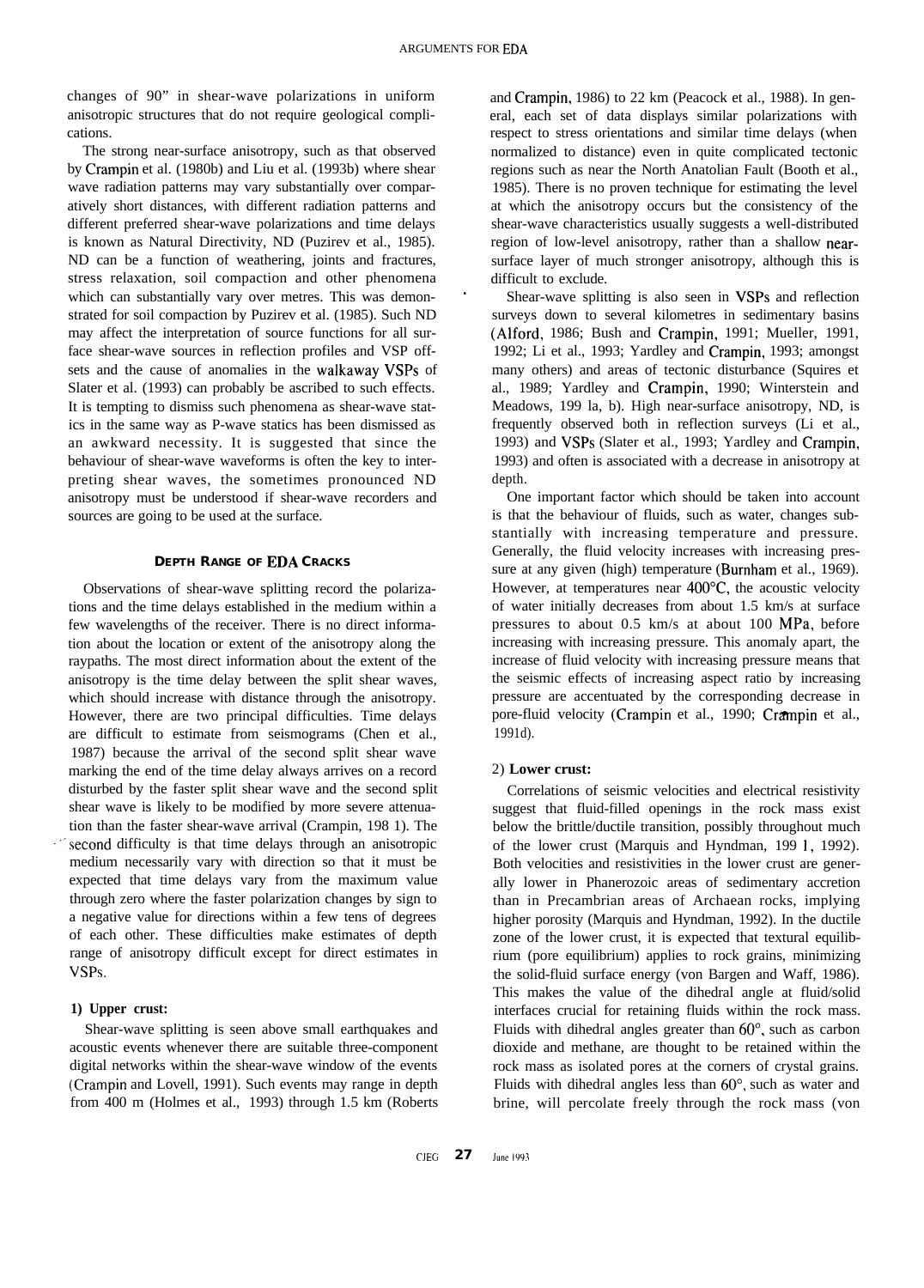Bargen and Waff, 1986). This suggests that carbon dioxide is likely to be retained in openings throughout the lower crust whereas water and brine may be dispersed, unless contained by impermeable seals. [Note, however, that the dihedral angles of fluids at high temperatures and pressures (supercritical fluids) are not well-known, and if they are modified substantially different conclusions might be drawn.]

This suggests that there may be two types of lower crust: the Phanerozoic containing higher densities and the Precambrian containing lower densities of cracks and inclusions, In the absence of seals, the Phanerozoic areas would be pervaded by cracks and inclusions possibly containing carbon dioxide. It is well-known from P-wave reflection surveys that there are two types of lower crust, those pervaded by P-wave reflectors (of unknown provenance) and those that are transparent to *P-waves.* There are a few published examples of the presence or absence of shear-wave splitting in the lower crust. Gledhill (1991) finds anisotropy ranging from 20 to 30 km in the possibly Phanerozoic crust beneath the Wellington Peninsula, New Zealand. Graham and Crampin (1993) analyzing shear-wave splitting from regional events in Turkey find shear-wave splitting which may be interpreted as indicating substantial shear-wave splitring (over 10%) in the Phanerozoic lower crust in western Turkey, which was accreted from the subduction of the Tethyan Sea.

#### **CONCLUSIONS**

Shear-wave splitting with similar properties displaying zimuthal variations is widely observed along almost all rayraths in the upper half of the crust through almost all types ,f rock. Although anisotropy caused by crystal or fabric alignment cannot be excluded in specific localities, the constraint implied by near-parallel alignments of shear-wave 3-olarizations, indicating approximately hexagonal symmetry with symmetry axes nearly parallel to the current direction of -he maximum horizontal stress, places severe restrictions on lossible causes of the shear-wave splitting. The similarities suggest a common cause, and the only common source of ;uch hexagonal symmetry present in almost all rocks is aress-aligned fluid-filled EDA cracks. This paper reviews a arge body of evidence supporting the hypothesis of extenave-dilatancy anisotropy, that is the shear-wave splitting is xused by distributions of stress-aligned cracks, microcracks md preferentially oriented pore space throughout most rocks n-at least the uppermost half of the crust. There is some evifence of similar splitting implying similar symmetry systems II Phanerozoic areas of the lower crust.

#### **REFERENCES**

- hiford, R.M., 1986, Shear data in the presence of azimuthal anisotropy: Silley, Texas: 56th Ann. Intemat. Mtg., Sot. Expl. Geophys., Exp. Abstr., 176-479.
- 'ster, R.C. and Shearer, P.M., 1992, Initial shear wave particle motions and ,Tress constraints at the Anza seismic network: Geophys. J. Intemat. **108,**  $-40-748.$
- T and Berger, J., 1990, Quantitative measurements of shearwave polarizations at the Anza seismic network, southern California: implications for shear-wave splitting and earthquake prediction: J. Geophys. Res. 95, 12,449-12,473. T - and Berger, J., 1990, Quantitative measurements of shear-<br>wave polarizations at the Anza seismic network, southern California:<br>implications for shear-wave splitting and earthquake prediction:<br>J. Geophys. Res. 95, 12,44
- implications for shear-wave splitting and earthquake prediction: reply: J. Geophys. Res. 96, 6415-6419.
- Atkinson, B.K., 1984, Subcritical crack growth in geological materials: J. Geophys. Res. 89,4077-4114.
- Booth, D.C. and Crampin, S., 1985, Shear-wave polarizations on a curved wavefront at an isotropic free-surface: Geophys. J. Roy. Astr. Soc. 83, 31-45.
- , Abaseev, S.A., Evans, R., Crampin, S. and Chesnokov, E.M., 1993, Observations of shear-wave splitting near Ashkhabad, Turkmenia: Can. J. Expl. Geophys. 29,363-370.
- , Crampin, S., Evans, R. and Roberts, G., 1985, Shear-wave polarizations near the **North** Anatolian Fault  $- I$ . Evidence for anisotropy-induced shear-wave splitting: Geophys. J. Roy. Astr. Soc. 83, 61-73.
- . Lovell, J.H. and Chiu, J.-M., 1990, Temporal changes in shear-wave splitting during an earthquake swarm in Arkansas: J. Geophys. Res. 95, 11,151-l 1,164.

۸Ü

- Brace, W.F., Paulding, B.W. and Scholz, C., 1966, Dilatancy in the fracture of crystalline rock: J. Geophys. Res. 71,3939-3963.
- Brocher, T.M. and Christensen, N.I., 1990, Seismic anisotropy due to preferred mineral orientation observed in shallow crustal rocks in southern Alaska: Geology 18,737-740.
- and 1991, Seismic anisotropy due to preferred mineral orientation observed in shallow crustal rocks in southern Alaska: reply: Geology 19,859-860.
- , Fisher, M.A., Geist, E.L. and Christensen, N.I., 1989, A high-resolution seismic reflection/refraction study of the Chugach-Peninsular terrane boundary, southern Alaska: J. Geophys. Res. 94, 4441-4455.
- Brodov, L.U., Tikonov, A.A., Chesnokov, E.M., Tertychnyi, V.V. and Zatsepin, S.V., 199 1, Estimating physical parameters of cracked-porous oil reservoirs by inverting shear-wave splitting: Geophys. J. Intemat. 107, 429-432.
- Buchbinder, G.G.R., 1985, Shear-wave splitting and anisotropy in Charlevoix seismic zone, Quebec: Geophys. J. Roy. Astr. Soc. 12, 425-428.
- Bumham, C.W., Holloway, J.R. and Davis, N.F., 1969, Thermodynamic properties of water to 1000° and 10,000 bars: Geol. Soc. Am., Special Paper 132.
- Bush, I. and Crampin, S., 1987, Observations of EDA and PTL anisotropy in shear-wave VSPs: 57th Ann. Intemat. Mtg., Soc. Expl. Geophys., Exp. Abstr., 646-649.
- and 1991, Paris Basin VSPs: case history establishing combinations of fine-layer (or lithotogic) anisotropy and crack anisotropy from modelling shear wavefields near point singularities: Geophys. J. Intemat. **107, 433-447.**
- Chen, T.-C., Booth, D.C. and Crampin, S., 1987, Shear-wave polarizations near the North Anatolian Fault - III. Observations of temporal changes: Geophys. J. Roy. Astr. Soc. 91, 287-311.
- Cliet, Ch., Brodov, L., Tikhonov, A., Marin, D. and Michon, D., 1991, Anisotropy survey for reservoir definition: Geophys. J. Intemat. 107, 417-427.
- Crampin, S., 1978, Seismic wave propagation through a cracked solid: polarization as a possible dilatancy diagnostic: Geophys. J. Roy. Astr. Soc. 53,467-496.
- I 1981, A review of wave motion in anisotropic and cracked elastic-'media: Wave Motion 3, 343-391.
- 1984a, Anisotropy in exploration seismics: Fist Break 2, 3, 19-21.
- 1984b, An introduction to wave propagation in anisotropic media: Geophys. J. Roy. Astr. Soc. 76, 17-28.

CJEG **28** June 1993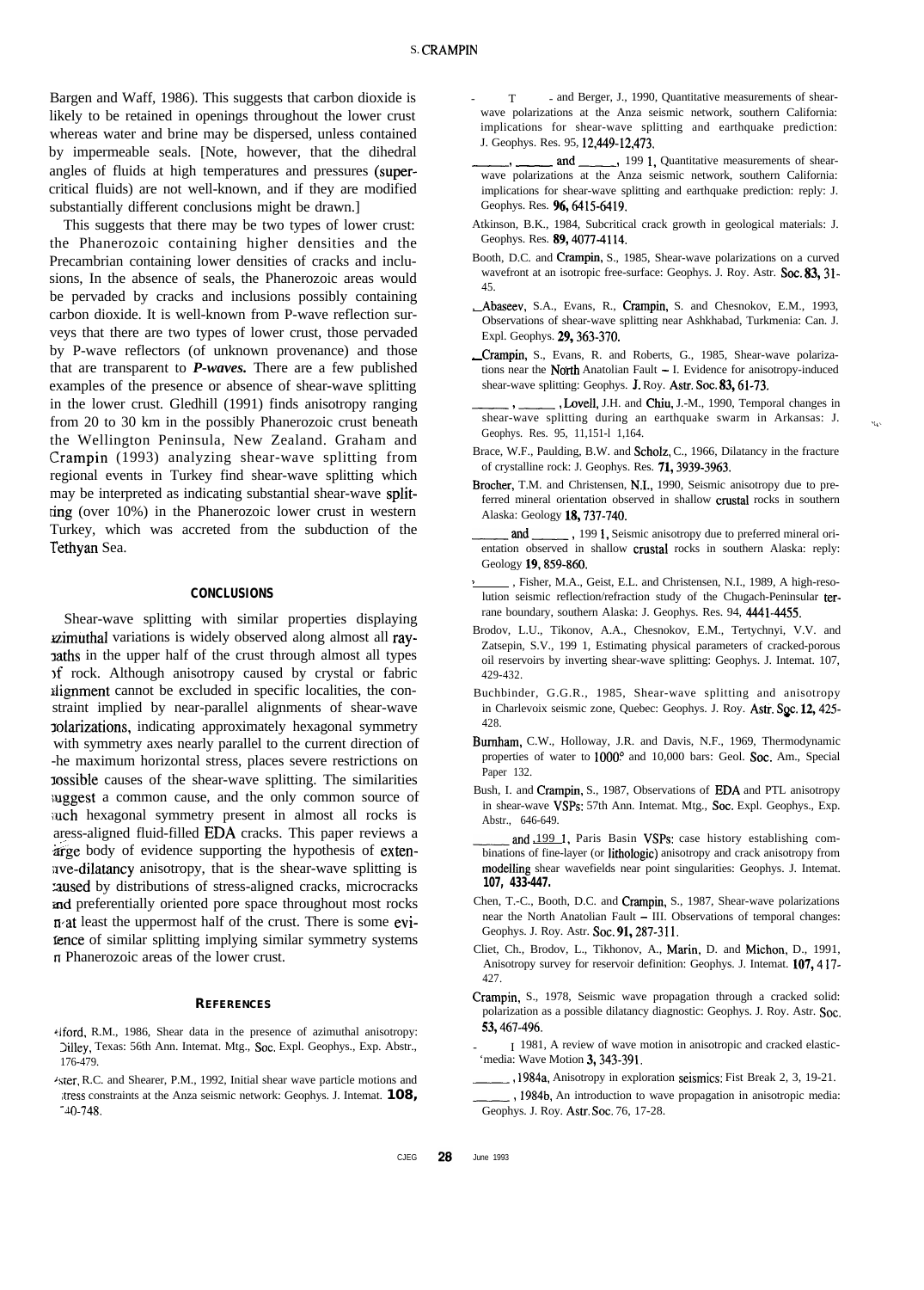\_\_\_ <sup>3</sup> 1985a, Evidence for aligned cracks in the Earth's crust: First Break 3, 3, 12-15.

., 1985b, Evaluation of anisotropy by shear-wave splitting: Geophysics 50, 142-152.

- \_\_\_ <sup>7</sup> 1986, Shear waves revealed: extensive-dilatancy confirmed:
- 56th Ann. Intemat. Mtg., Soc. Expl. Geophys., Exp. Abstr., 481-484.<br>
1987, Geological and industrial implications of extensive-dilatancy<br>
nisotrony Nature 222, 401, 406 anisotropy: Nature 328,491-496. -, 1987, Geological and industrial implications of extensive-dilatancy<br>outropy: Nature 328, 491-496.<br>-, 1989, Suggestions for a consistent terminology for seismic
- anisotropy: Geophys. Prosp. 37,753-770.
- misotropy: Nature 328, 491-496.<br>
1989, Suggestions for a consistent terminology for seismic<br>
anisotropy: Geophys. Prosp. 37, 753-770.<br>
1990, Alignment of near-surface inclusions and appropriate crack<br>
geometries for geothe 621-631.
- 1991a, Effects of singularities on shear-wave propagation in sediment& basins: Geophys. J. Intemat. 107,531-543.
- ~3 1991 b, An alternative scenario for earthquake prediction experiments: Geophys. J. Intemat. 107, 185-189.
- , 1991c, Comment on "Seismic anisotropy due to preferred mineral orientation observed in shallow crustal rocks in southern Alaska": Geology 19,859-860.
- -, 1991 d, Wave propagation through fluid-filled inclusions of various shapes: interpretation of extensive-dilatancy anisotropy: Geophys. J. Intemat. 104,61 l-623.
- , 1993, A review of the effects of crack geometry on wave propagation through aligned cracks: Can. J. Expl. Geophys. 29, 3-17.
- and Atkinson, B.K., 1985, Microcracks in the Earth's crust: First Break 3, 3, 16-19.
- and Booth, D.C., 1985, Shear-wave polarizations near the north Anatolian Fault - II. Interpretation in terms of crack-induced anisotropy: -ad-,1989, Shear-wave splitting showing hydraulic dilation Geophys. J. Roy. Astr. Soc. 83, 75-92.
- of pre-existing joints in granite: Sci. Drilling 1, 21-26.
- and Evans, R., 1986, Neotectonics of the Marmara Sea region of Turkey: J. Geol. Soc. 143, 343-348.
- and Lovell, J.H., 1991, A decade of shear-wave splitting in the Earth's crust: what does it mean? what use can we make of it? and what should we do next?: Geophys. J. Internat. **107**, 387-407.<br> **FRANCE SECUTE:** Geophys. J. Internat. **107**, 387-407.<br> **FRANCE SECUTE:** FRANCE SECUTE: **PRA** should we do next?: Geophys. J. Intemat. 107, 387-407.
- Changes in shear-wave splitting at Anza near the time of the North Palm Springs Earthquake: J. Geophys. Res. 95, 11, 197-11,212. Frames in shear-wave splitting at Anza near the time of the North Palm<br>Springs Earthquake: J. Geophys. Res. 95, 11, 197-11,212.<br>
The Morth Palm<br>
Springs Earthquake: J. Geophys. Res. 95, 11, 197-11,212.<br>
The Morth on "Quant
- southern California: implications for shear-wave splitting and earthquake prediction", by Richard C. Aster, Peter M. Shearer and Jon Berger: J. Geophys. Res. 96,6403-6414.
- prediction", by Richard C. Aster, Peter M. Shearer and Jon Berger: J.<br>
Geophys. Res. 96, 6403-6414.<br>
Frasnova, M.A., Chesnokov, E.M., Maximov, A.B. and<br>
Tarasov, N.T., 1986a, Shear-wave polarizations in the Peter the First Range indicating crack-induced anisotropy in a thrust-fault regime: Geophys. J. Roy. Astr. Soc. 84, 401-4 12.
	- 9 Bush, I., Naville, C. and Taylor, D.B., 1986b, Estimating the internal structure of reservoirs with shear-wave VSPs: The Leading Edge 5, 11,<br>as-39.<br>Fig. example, R. and Atkinson, B.K., 1984, Earthquake predicton: a new<br>physical basis: Geophys. J. Roy. Astr. Soc. 76, 147-156. 35-39.
	- physical basis: Geophys. J. Roy. Astr. Soc. 76, 147-156. , Evans, R. and Atkinson, B.K., 1984, Earthquake predicton: a new<br>al basis: Geophys. J. Roy. Astr. Soc. 76, 147-156.<br>, \_\_\_\_\_\_\_ and Üçer, S.B., 1985, Analysis of records of local earth-
	- quakes: the Turkish Dilatancy Projects (TDPl and TDP2): Geophys. J. Roy. Astr. Soc. 83, 1-16. order, M., Disconsity, M., Davis, M., Develophys. J.<br>
	Roy. Astr. Soc. 83, 1-16.<br>
	The property of M., Davis, J.P., Yegorkina, G.V. and<br>
	Miller, A., 1980a, Observations of dilatancy-induced polarization anoma-
	- lies and earthquake prediction: Nature 286, 874-877.
	- , McGonigle, R. and Bamford, D., 1980b, Estimating crack parameters from observations of P-wave velocity anisotropy: Geophysics 45, **345-360.**
- Cuisiat, F.D. and Haimson, B.C., 1992, Scale effects in rock mass stress measurements: Int. J. Rock Mech. Min. Sci. & Geomech. 29, 99-l 17 (Abstr.).
- Dahlen, F.A., 1972, Elastic wave anisotropy in the presence of an anisotropic initial stress: Bull. Seis. Soc. Am. 62, 1183-1 193.
- De Buyl, M., 1989, Optimum field development with seismic reflection data: The Leading Edge 8,4, 14-20.
- Doyle, M., Crampin, S., McGonigle, R. and Evans, R., 1985, Joint-inversion of arrival-times in a region of dilatancy anisotropy: Pure. Appl. Geophys. **123,375-387.**
- Fyfe, W.S., Price, N.J. and Thompson, A.B., 1978, Fluids in the Earth's crust: developments in geochemistry 1: Elsevier Science Publ. Co., Inc.
- Gledhill, K.R., 1991, Evidence for shallow and pervasive seismic anisotropy in the Wellington region, New Zealand: J. Geophys. Res. 96, 21,503-21,516. anisotropy in the Wellington region, New Zealand: J. Geophys. Res. 96,<br>21, 503-21, 516.<br> $\frac{1993a}{1 \text{ Shear wave}}$ , 1993a, Shear waves recorded on close-spaced seismographs:
- I. Shear-wave splitting results: Can. J. Expl. Geophys. 29,285-298. 1993a, Shear waves recorded on close-spaced seismographs:<br>
1. Shear-wave splitting results: Can. J. Expl. Geophys. **29**, 285-298.<br>
1993b, Shear waves recorded on close-spaced seismographs:<br>
1. The complex anisotropic struc
- II. The complex anisotropic structure of the Wellington Peninsula, New Zealand: Can. J. Expl. Geophys. 29, 299-314.
- Graham, G. and Crampin, S., 1993, Shear-wave splitting from regional earthquakes in Turkey: Can. J. Expl. Geophys. 29, 371-379.
- Greaves, R.J. and Fulp, T.J., 1987, Three-dimensional seismic monitoring of an enhanced oil recovery process: Geophysics 52, 1175-l 187.
- Holmes, G.M., Crampin, S. and Young, P., 1993, Preliminary analysis of shear-wave splitting in granite at the underground research laboratory, Manitoba: Can. J. Expl. Geophys. 29, 140-152.
- Justice, J.H., Vassiliou, A.A., Singh, S., Logel, J.D., Hansen, P.A., Hall, B.R. and Solanki, J.J., 1989, Acoustic tomography for monitoring enhanced oil recovery: The Leading Edge 8, 2, 12-19.
- Kozlovsky, Y., 1984, The world's deepest well: Sci. Am. 12,98-104.
- Leary, P., 1991, Deep borehole log evidence for fractal distribution of fractures in crystalline rock: Geophys. J. Intemat. 107, 615-627.
- and Abercrombie, R., 1993a, Fractal fracture scattering origin of S-wave coda: spectral evidence from recordings at 2.5 km: Geophys. Res.<br>
Lett., submitted.<br>
and , 1993b, Crustal scattering and absorption between 5<br>
and 150 Hz from local event coda decay observed at 2.5 km denth: Lett., submitted.
- and 150 Hz from local event coda decay observed at 2.5 km depth: Geophys. Res. Lett., submitted.
- Lewis, C., 1989, Three-dimensional mulicomponent imaging of reservoir heterogeneity, Silo Field, Wyoming: PhD dissertation, Colorado School of Mines.
- ~9 Davis, T.L. and Vuillermoz, C., 1991, Three-dimensional multicomponent imaging of reservoir heterogeneity, Silo Field, Wyoming: Geophysics 56,2048-2956.
- Li, X.-Y. and Crampin, S., 1991, Complex component analysis of shearwave splitting: case studies: Geophys. J. Intemat. 107, 605-613.
- , Mueller, M.C., and Crampin, S., 1993, Case studies of shear-wave splitting in reflection surveys in South Texas: Can. J. Expl. Geophys. 29, 189-215.
- Liu, Y., Booth, D.C., Crampin, S., Evans, R. and Leary, P., 1993c, Shearwave polarizations and possible temporal variations in shear-wave splitting at Parkfield: Can. J. Expl. Geophys. 29,380-390.
- , Crampin, S., Queen, J.H. and Rizer, W.D., 1993a, Behaviour of S., Queen, J.H. and Rizer, W.D., 1993a, Behaviour of<br>
shear waves in rocks with two sets of parallel cracks: Geophys.<br>
J. Intemat, **113, 509-5 17.**<br>
and  $\frac{1}{2}$ , 1993b, Velocity and attenuation<br>
anisotropy caused by micr J. Intemat., **113, 509-5 17.**
- anisotropy caused by microcracks and macrofractures in a multiazimuth reverse VSP: Can. J. Expl. Geophys. 29, 177-188.
- *\** Liischen, E., Sollner, W., Hohrath, A. and Rabbel, W., 1991, Integrated *P*and S-wave borehole experiments at the KTB-Deep Drilling Site in the Oberpfalz area (SE Germany): *in* Meissner, R. et al., Eds., Continental lithosphere: deep seismic reflections, Am. Geophys. Union/Geodyn. Series 22, 121-133.